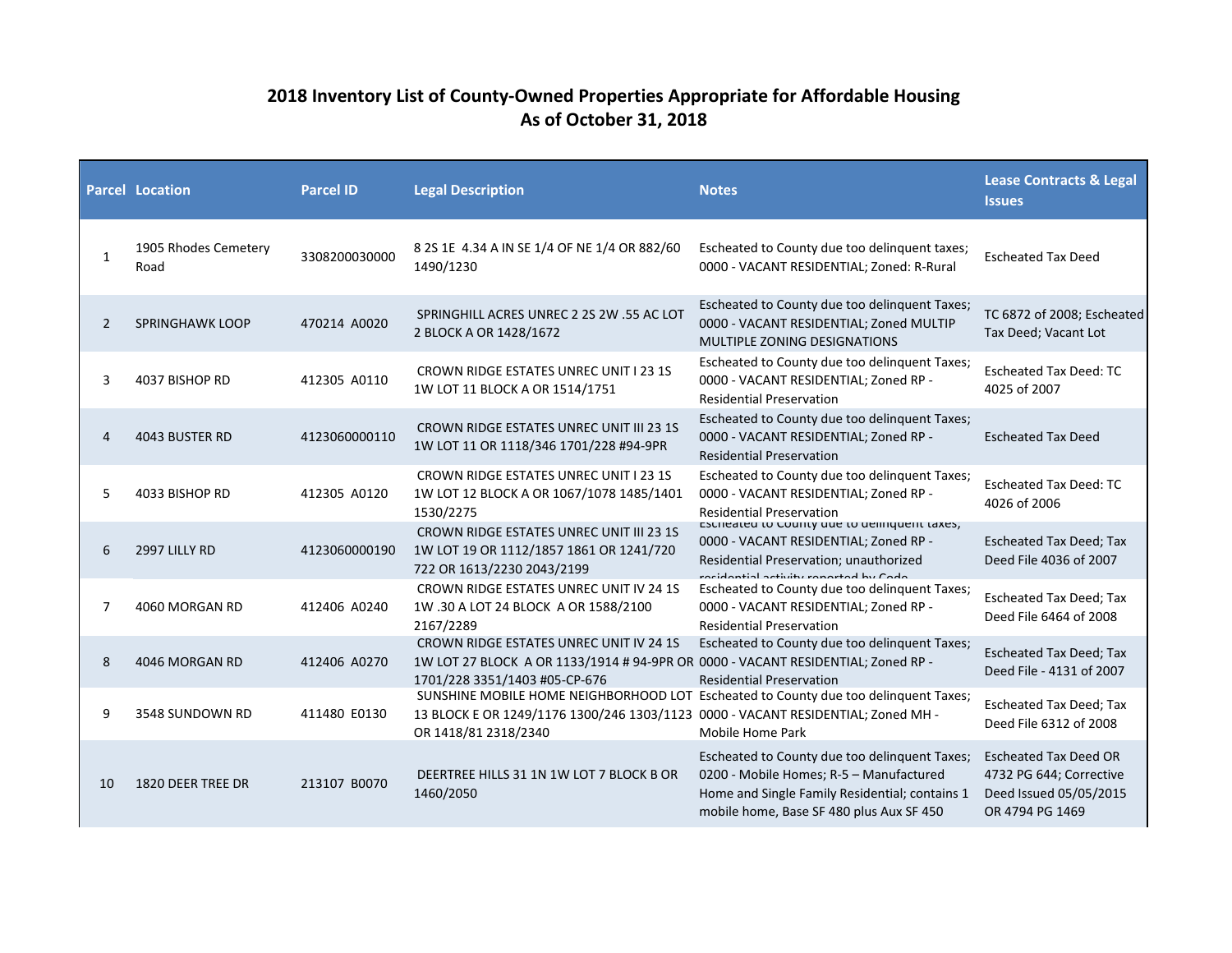| 11 | JOE LOUIS ST                            | 212664 P0030  | SPRING VALLEY LOT 3 BLOCK P DB 144/401                                                                       | Affordable Housing parcel 7 - Purchased from<br>LOLA; Designated AH by LCBoCC 07/2013; Use:<br>0000 - VACANT RESIDENTIAL; Zoned: RP-2<br><b>Residential Preservation-2</b> | <b>Escheated Tax Deed</b>                                                   |
|----|-----------------------------------------|---------------|--------------------------------------------------------------------------------------------------------------|----------------------------------------------------------------------------------------------------------------------------------------------------------------------------|-----------------------------------------------------------------------------|
| 12 | <b>HAZELWOOD RD</b>                     | 4124550001680 | OAK CREST LOTS 168 & 169 DB 128/8                                                                            | Escheated to County due too delinquent Taxes;<br>0000 - VACANT RESIDENTIAL; Zoned R-5,<br>Manufactured Home and Single Family<br>Residential                               | TC 6538 of 2008; Escheated<br>Tax Deed; Vacant Lot                          |
| 13 | <b>VOLUSIA ST</b>                       | 212664 00030  | SPRING VALLEY LOT 3 BLOCK O DB 130/157 #83- LOLA; Designated AH by LCBoCC 07/2013; Use:<br>173PR #2002-CP-72 | Affordable Housing parcel 6 - Purchased from<br>0000 - VACANT RESIDENTIAL; Zoned: RP-2<br><b>Residential Preservation-2</b>                                                | <b>Escheated Tax Deed</b><br>10/2013; Final Judgment<br>Quiet Title 08/2016 |
| 14 | 823 SUNDOWN LN                          | 411480 D0100  | SUNSHINE MOBILE HOME NEIGHBORHOOD LOT<br>10 BLOCK D OR 1255/1406 2026/1326                                   | Escheated to County due too delinquent Taxes;<br>0000 - VACANT RESIDENTIAL; Zoned MH -<br>Mobile Home Park                                                                 | <b>Escheated Tax Deed; Tax</b><br>Deed File 6312 of 2008                    |
| 15 | Red Arrow Rd                            | 3107203070000 | 7 1S 1E .114 A IN SE 1/4 OF NW 1/4 OR<br>1380/302                                                            | Escheated to County due too delinquent Taxes;<br>0000 - VACANT RESIDENTIAL; Zoned RP -<br><b>Residential Preservation</b>                                                  | <b>Escheated Tax Deed</b>                                                   |
| 16 | Flipper St & Palm Beach St 410127 00070 |               | BOND SOUTH LOT 7 BLOCK O DB 131/432<br>1768/2079                                                             | Escheated to County due too delinquent Taxes;<br>0000 - VACANT RESIDENTIAL; Zoned RP2 -<br><b>Residential Preservation2</b>                                                | <b>Escheated Tax Deed; Tax</b><br>Deed File 5495 of 2008                    |
| 17 | <b>MOSS COVE LN</b>                     | 4124550000200 | OAK CREST LOTS 20 & 21 OR 880/64                                                                             | Escheated to County due too delinquent Taxes;<br>0000 - VACANT RESIDENTIAL; Zoned R-5 -<br>Manufactured Home and Single Family<br>Residential                              | Escheated Tax Deed; Tax<br>Deed File 6518 of 2008                           |
| 18 | <b>OAK CREST BLVD</b>                   | 4124550000540 | OAK CREST LOTS 54 55 DB 72/205                                                                               | Escheated to County due too delinquent Taxes;<br>0000 - VACANT RESIDENTIAL; Zoned R-5,<br>Manufactured Home and Single Family<br>Residential                               | TC 6522 of 2008; Escheated<br>Tax Deed; Vacant Lot                          |
| 19 | <b>HAZELWOOD RD</b>                     | 4124550001310 | OAK CREST LOT 131 132 DB 105/234                                                                             | Escheated to County due too delinquent Taxes;<br>0000 - VACANT RESIDENTIAL; Zoned R-5,<br>Manufactured Home and Single Family<br>Residential                               | TC 6536 of 2008; Escheated<br>Tax Deed; Vacant Lot                          |
| 20 | 5667 CARIBOU LN                         | 213107 A0060  | DEERTREE HILLS 31 1N 1W LOT 6<br>BLOCK A OR 751/195 924/823                                                  | Escheated to County due too delinquent Taxes;<br>0200 - Mobile Homes; R-5 - Manufactured<br>Home and Single Family Residential                                             | <b>Escheated Tax Deed</b>                                                   |
| 21 | <b>209 OAK CREST BLVD</b>               | 4124550000640 | OAK CREST LOTS 168 & 169 DB 128/8                                                                            | Escheated to County due too delinguent Taxes;<br>0000 - VACANT RESIDENTIAL; Zoned R-5,<br>Manufactured Home and Single Family<br>Residential                               | TC 6524 of 2008; Escheated<br>Tax Deed; Vacant Lot                          |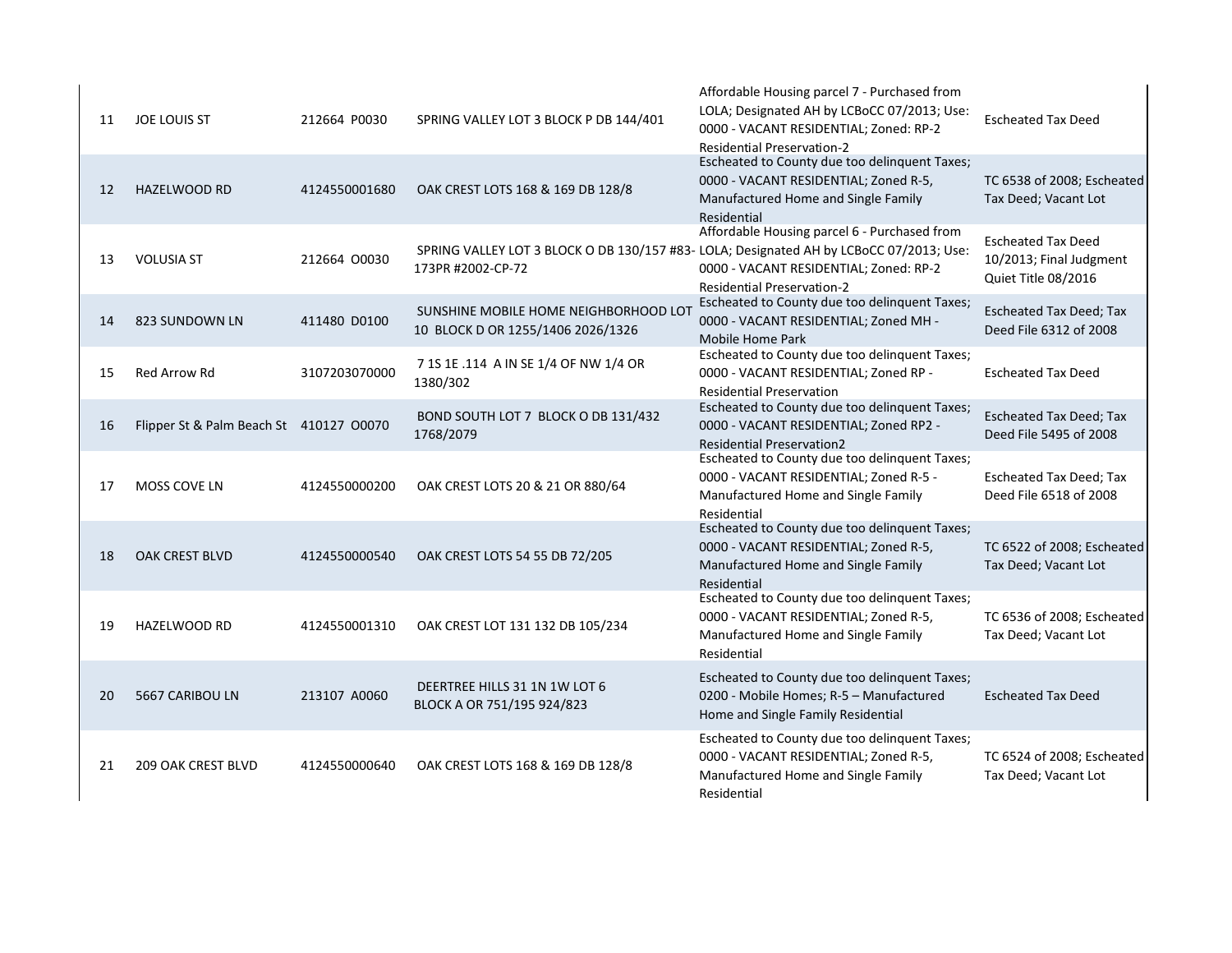| 22 | Lester Hackley Rd      | 1116200930000 | 16 1N 1E 1.00 A IN NW 1/4 OF NE 1/4 DB<br>252/146 OR 44/541 1577/40 OR 1634/1768                                           | Affordable Housing parcel 2 - Purchased off of<br>LOLA - Questionable Ingress & Egress from a<br>public ROW; Designated AH by LCBoCC 07/2013;<br>Use: 0000 - VACANT RESIDENTIAL; Zoned: R-3<br>Single Detached, Attached and Two Family<br>Residential                                        | <b>Escheated Tax Deed -</b><br>Questionable Ingress &<br>Egress from a public ROW |
|----|------------------------|---------------|----------------------------------------------------------------------------------------------------------------------------|-----------------------------------------------------------------------------------------------------------------------------------------------------------------------------------------------------------------------------------------------------------------------------------------------|-----------------------------------------------------------------------------------|
| 23 | OAK CREST BLVD         | 4124550000750 | OAK CREST LOT 75 DB 118/111 207/351 PR#<br>4476 OR 2709/975 PR# 76-172 PR# 6675 PR#<br>89-105 (WILL) OPR 191/404 PR# 77-46 | 03/2013-Escheated due too delinquent taxes;<br>Undevelopable due to size and being located in<br>a subdivision w/o County or City maintained<br>roads; Designated AH by LCBoCC 07/2013; Use: 4857 of 2001<br>0000 - VACANT RESID; Zoned: R-5 Manufactured<br>Home & Single Family Residential | Escheated Tax Deed; TC                                                            |
| 24 | 7234 Dykes Rd          | 3208510000130 | PARKWAY HEIGHTS LOT 13 OR 1221/72                                                                                          | Declared Surplus at LCBoCC meeting on<br>01/29/2013; Use: 8000 - VACANT<br>GOVERNMENTAL; Zoned: R-1 Single Family<br>Detached                                                                                                                                                                 | Certificate of Title - Code<br><b>Enforcement foreclosure</b>                     |
| 25 | OAK CREST BLVD         | 4124550000760 | OAK CREST LOT 76 DB 207/351 1412/1059                                                                                      | 03/2013-Escheated due too delinquent taxes;<br>Undevelopable due to size and being located in<br>a subdivision w/o County or City maintained<br>roads; Designated AH by LCBoCC 07/2013; Use: 4858 pf 2001<br>0000 - VACANT RESID; Zoned: R-5 Manufactured<br>Home & Single Family Residential | <b>Escheated Tax Deed: TC</b>                                                     |
| 26 | <b>HAZELWOOD RD</b>    | 4124550001440 | OAK CREST LOT 144 DB 207/351                                                                                               | 03/2013-Escheated due too delinquent taxes;<br>Undevelopable due to size and being located in<br>a subdivision w/o County or City maintained<br>roads; Designated AH by LCBoCC 07/2013; Use:<br>0000 - VACANT RESID; Zoned: R-5 Manufactured<br>Home & Single Family Residential              | <b>Escheated Tax Deed</b>                                                         |
| 27 | 851 FOOTMAN LN         | 1225204150000 | 25 1N 2E 3.01 A IN E 1/2 OF E 1/2 OF SE 1/4 OR 0200 - MOBILE HOMES; Zoned R - Rural:<br>962/2081 1969/1675                 | Escheated to County due too delinquent Taxes;<br>contains 1 Mobile Home containing 854 base SF to Tax Cert 628 of 2007<br>& 0 aux SF                                                                                                                                                          | <b>Escheated Tax Deed related</b>                                                 |
| 28 | <b>10715 TEBO TRL</b>  | 3321206520000 | 21 2S 1E 2 A IN E 1/2 OF SW 1/4 OR 876/312<br>1299/824                                                                     | Escheated to County due too delinquent Taxes;<br>0100 - SINGLE FAMILY RESIDENTIAL; Zoned RP -<br>Residential Preservation: contains 1 residencial<br>home, 960 base $SF + 96$ aux $SF$                                                                                                        | <b>Escheated Tax Deed related</b><br>to Tax Cert 6765 of 2010                     |
| 29 | 12513 FOREST ACRES TRL | 1307200430040 | 7 1N 3E 1.145 A IN SE 1/4 OF NE 1/4 OR<br>2220/1027 2234/1881 2306/246 OR 2306/248<br>2333/2020 2344/223                   | Escheated to County due too delinquent Taxes;<br>0000 - VACANT RESIDENTIAL; Zoned R - Rural:                                                                                                                                                                                                  | <b>Escheated Tax Deed related</b><br>to Tax Cert 1404 of 2010                     |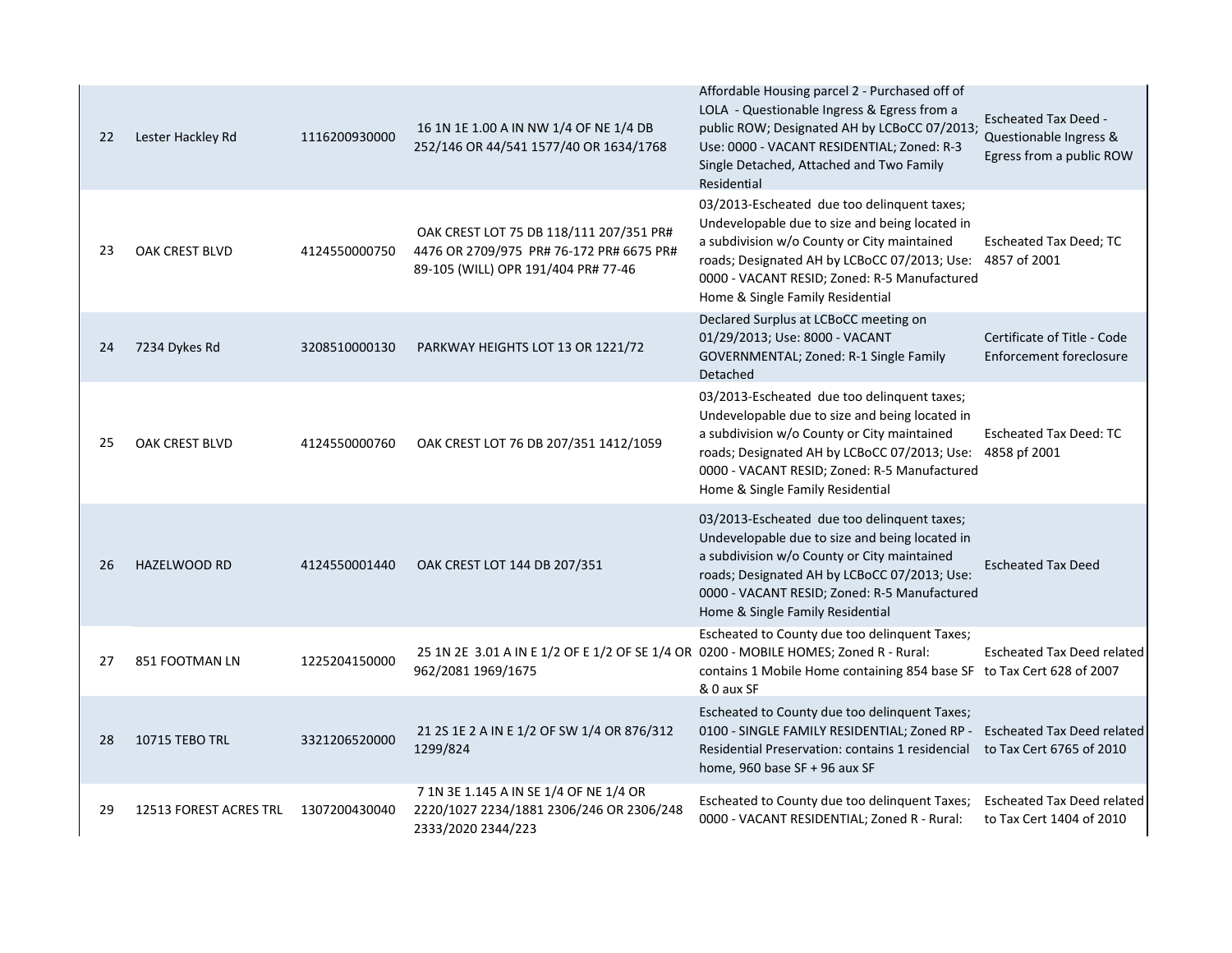| Escheated to County due too delinquent Taxes;<br><b>BLOCK</b><br>POPLAR RIDGE UNREC LOT 16<br>0700 - MISCELLANEOUS RESIDENTIAL; Zoned<br>222515 A0160<br>30<br>7344 POPLAR POINT DR<br>A OR 1285/1599 1573/864 2296/504<br>MULTIP - MULTIPLE ZONING DESIGNATIONS<br>SPRING DRIVE ESTATES UNRECORDED LOT 14<br>Escheated to County due too delinquent Taxes;<br>9740 HERON ST<br>4615140000140<br>OR 1394/516 1788/1899 2206/864 OR<br>31<br>0200 - MOBILE HOMES; Zoned UF, Urban Fringe to Tax Cert 7472 of 2009<br>2220/1662<br>Escheated to County due too delinguent Taxes;<br>24 1S 1W .55 A IN SE 1/4 OF SW 1/4 OR<br>0200 - MOBILE HOMES; Zoned M-1 - Light<br>4124206050000<br>767 GOSHAWK WAY<br>32<br>507/242<br>Industrial: contains 1 mobile home, 720 base SF to Tax Cert 7071 of 2009<br>$+116$ aux SF<br>Escheated to County due too delinquent Taxes;<br>8 1S 3W .47 AC IN NE 1/4 OF SW 1/4 OR<br>0000 - VACANT RESIDENTIAL; Zoned LT - Lake<br><b>BLOUNTSTOWN HWY</b><br>4308206850000<br>33<br>1637/1620 1838/2289<br>Deed File 6650 of 2008<br>Talquin Recreational Urban Fringe Protection<br>Escheated to County due too delinquent Taxes;<br>WIGGINS ADDITION EAST E 200 FT OF S 1/2 OF<br>0000 - VACANT RESIDENTIAL; Zoned RP-1, Single<br>T AND T RD<br>331781 A0004<br>34<br>LOT A OR 164/88<br><b>Family Detached Residential</b><br>Escheated to County due too delinquent Taxes;<br>WIGGINS ADDITION EAST W 289 FT OF S 1/2 OF<br>0000 - VACANT RESIDENTIAL; Zoned RP-1, Single<br>331781 A0003<br>35<br>OLD WOODVILLE RD<br>LOT A OR 294/471<br><b>Family Detached Residential</b> |                                                               |
|----------------------------------------------------------------------------------------------------------------------------------------------------------------------------------------------------------------------------------------------------------------------------------------------------------------------------------------------------------------------------------------------------------------------------------------------------------------------------------------------------------------------------------------------------------------------------------------------------------------------------------------------------------------------------------------------------------------------------------------------------------------------------------------------------------------------------------------------------------------------------------------------------------------------------------------------------------------------------------------------------------------------------------------------------------------------------------------------------------------------------------------------------------------------------------------------------------------------------------------------------------------------------------------------------------------------------------------------------------------------------------------------------------------------------------------------------------------------------------------------------------------------------------------------------------------------------------------------------------------|---------------------------------------------------------------|
|                                                                                                                                                                                                                                                                                                                                                                                                                                                                                                                                                                                                                                                                                                                                                                                                                                                                                                                                                                                                                                                                                                                                                                                                                                                                                                                                                                                                                                                                                                                                                                                                                | <b>Escheated Tax Deed related</b><br>to Tax Cert 2538 of 2003 |
|                                                                                                                                                                                                                                                                                                                                                                                                                                                                                                                                                                                                                                                                                                                                                                                                                                                                                                                                                                                                                                                                                                                                                                                                                                                                                                                                                                                                                                                                                                                                                                                                                | <b>Escheated Tax Deed related</b>                             |
|                                                                                                                                                                                                                                                                                                                                                                                                                                                                                                                                                                                                                                                                                                                                                                                                                                                                                                                                                                                                                                                                                                                                                                                                                                                                                                                                                                                                                                                                                                                                                                                                                | <b>Escheated Tax Deed related</b>                             |
|                                                                                                                                                                                                                                                                                                                                                                                                                                                                                                                                                                                                                                                                                                                                                                                                                                                                                                                                                                                                                                                                                                                                                                                                                                                                                                                                                                                                                                                                                                                                                                                                                | <b>Escheated Tax Deed; Tax</b>                                |
|                                                                                                                                                                                                                                                                                                                                                                                                                                                                                                                                                                                                                                                                                                                                                                                                                                                                                                                                                                                                                                                                                                                                                                                                                                                                                                                                                                                                                                                                                                                                                                                                                | <b>Escheated Tax Deed related</b><br>to Tax Cert 5760 of 2009 |
|                                                                                                                                                                                                                                                                                                                                                                                                                                                                                                                                                                                                                                                                                                                                                                                                                                                                                                                                                                                                                                                                                                                                                                                                                                                                                                                                                                                                                                                                                                                                                                                                                | <b>Escheated Tax Deed related</b><br>to Tax Cert 5759 of 2009 |
| Escheated to County due too delinguent Taxes;<br>0100 - SINGLE FAMILY RESIDENTIAL; Zoned RP -<br>CAPITAL CITY ESTATE UNIT 3 LOTS 11 & 12<br>412330 F0110<br>4704 ORCHID DR<br>36<br><b>BLOCK F OR 1810/855</b><br>Residential Preservation; contains 1 SINGLE<br>6423 of 2008<br>FAMILY RESIDENCE, 803 base SF plus 266 Aux SF                                                                                                                                                                                                                                                                                                                                                                                                                                                                                                                                                                                                                                                                                                                                                                                                                                                                                                                                                                                                                                                                                                                                                                                                                                                                                 | Escheated Tax Deed; TC                                        |
| Escheated to County due too delinquent Taxes;<br>0200 - MOBILE HOMES; Zoned RP - Residential<br>CROWN RIDGE ESTATES UNREC UNIT IV 24 1S<br>412406 A0370<br>4006 MORGAN RD<br>37<br>1W .33 A LOT 37 BLOCK A OR 1359/1091<br>Preservation; contains 1 mobile home, 960 base 8335 of 2010<br><b>SF</b>                                                                                                                                                                                                                                                                                                                                                                                                                                                                                                                                                                                                                                                                                                                                                                                                                                                                                                                                                                                                                                                                                                                                                                                                                                                                                                            | <b>Escheated Tax Deed; TC</b>                                 |
| Escheated to County due too delinquent Taxes;<br>LAKEWOOD UNIT 5 LOT 12 BLOCK H OR<br>0000 - VACANT RESIDENTIAL; Zoned RP-2, Single<br><b>407 SHORELINE DR</b><br>311880 H0120<br>38<br>938/1561 2001/1294 2358/508<br><b>Family Detached Residential</b>                                                                                                                                                                                                                                                                                                                                                                                                                                                                                                                                                                                                                                                                                                                                                                                                                                                                                                                                                                                                                                                                                                                                                                                                                                                                                                                                                      | <b>Escheated Tax Deed related</b><br>to Tax Cert 5375 of 2009 |
| Escheated to County due too delinguent Taxes;<br>23 15 1W .267 AC IN N 1/2 OF N 1/2 OF NE 1/4<br>0200 - MOBILE HOMES; Zoned R-5 -<br>5017 DUST BOWL LN<br>4123207000000<br>LOT 7 PER DEED & UNREC SURVEY OR 1417/627 Manufactured Home and Single Family<br>39<br>1927/1365 2363/2363<br>Residential: contains 1 MH - Mobile Home, 960<br>base $SF + 0$ aux $SF$                                                                                                                                                                                                                                                                                                                                                                                                                                                                                                                                                                                                                                                                                                                                                                                                                                                                                                                                                                                                                                                                                                                                                                                                                                               | <b>Escheated Tax Deed related</b><br>to Tax Cert 7004 of 2009 |
| Escheated to County due to delinquent Taxes -<br><b>CROWN RIDGE ESTATES UNREC UNIT III 23 1S</b><br>Use; 0200 - MOBILE HOMES Zoned; RP<br>2993 LILLY RD<br>1W LOT 18 OR 1112/1895 1539/1916<br><b>Residential Preservation Contains a Mobile</b><br>4123060000180<br>40<br>Deed File 4035 pf 2007<br>1613/2227 OR 1995/1717<br>Home containing 732 base SF & 0 aux SF - Drive-<br>by indicates that it maybe occupied                                                                                                                                                                                                                                                                                                                                                                                                                                                                                                                                                                                                                                                                                                                                                                                                                                                                                                                                                                                                                                                                                                                                                                                          | <b>Escheated Tax Deed; Tax</b>                                |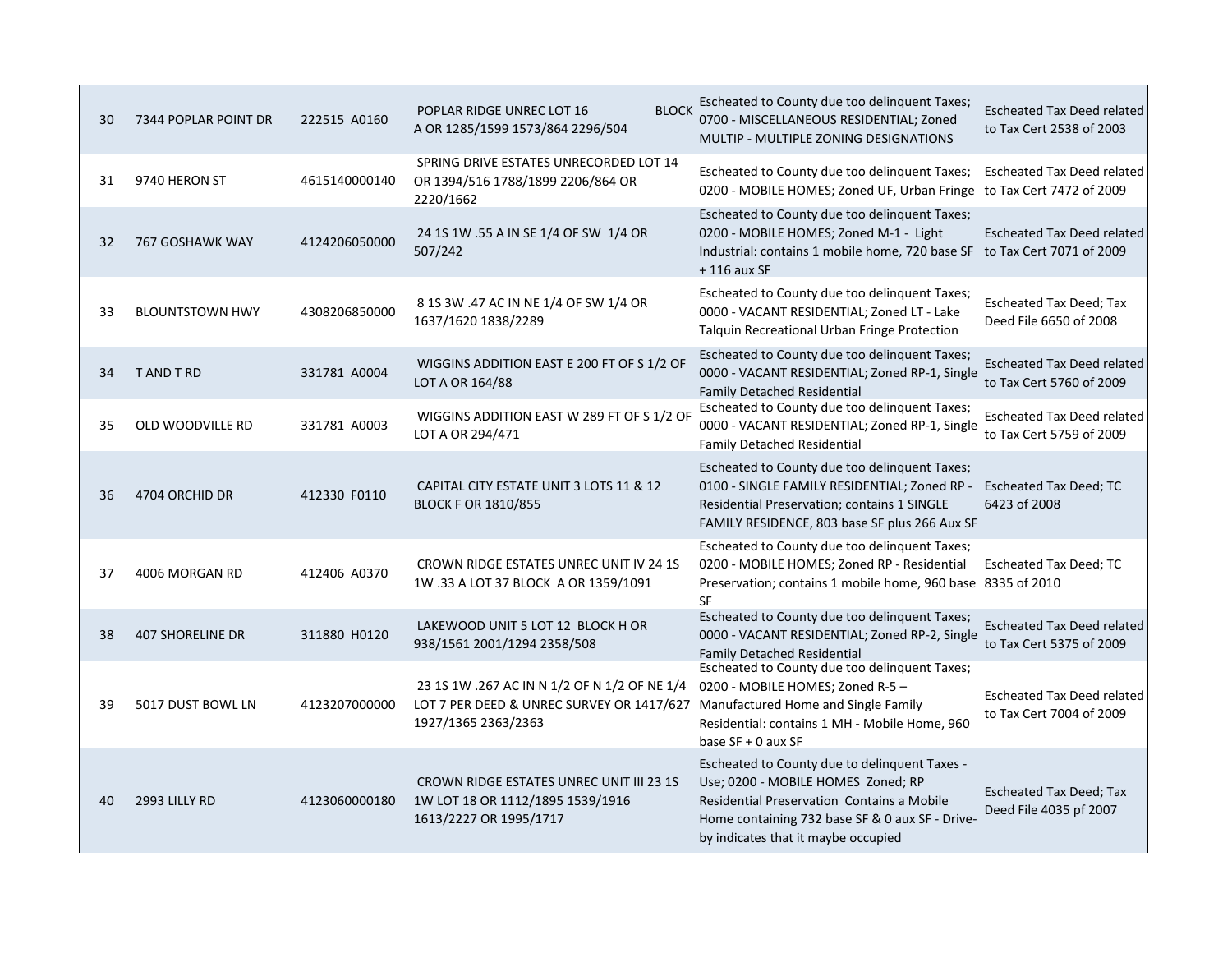| 41 | 1017 DOVER ST       | 2126204960000 | 26 1N 1W .24 A IN SW 1/4 OF SE 1/4 DB 62/495<br>144/287 OR 581/464 legal6                               | Escheated to County due too delinguent Taxes;<br>0000 - VACANT RESIDENTIAL; Zoned RP2 -<br><b>Residential Preservation</b>                                                                                   | <b>Escheated Tax Deed; Tax</b><br>Deed File 2994 of 2009      |
|----|---------------------|---------------|---------------------------------------------------------------------------------------------------------|--------------------------------------------------------------------------------------------------------------------------------------------------------------------------------------------------------------|---------------------------------------------------------------|
| 42 | 1506 CROWN RIDGE RD | 411404 A0080  | CROWN RIDGE ESTATES UNIT V UNREC 14 1S<br>1W LOT 8 BLOCK A OR 1145/700 1753/1888                        | Escheated to County due too delinguent Taxes;<br>0200 - MOBILE HOMES; Zoned RP - Residential<br>Preservation: contains 1 mobile home, 1,288<br>base SF                                                       | <b>Escheated Tax Deed; TC</b><br>3716 of 2006                 |
| 43 | <b>HOLMES ST</b>    | 410270 A0100  | HUTCHINSON HTS LOT 10 BLOCK A DB 169/67<br>233/187 1939/2023W 96-632PR 2190/1927                        | Escheated to County due too delinguent Taxes;<br>0000 - VACANT Residential; Zoned RP-1 -<br><b>Residential Preservation: Vacant</b>                                                                          | <b>Escheated Tax Deed related</b><br>to Tax Cert 6256 of 2009 |
| 44 | <b>ABRAHAM ST</b>   | 212635 V0100  | GRIFFIN COLLEGE HEIGHTS 2ND ADD LOT 10<br><b>BLOCK V OR 883/1583</b>                                    | Escheated to County due too delinquent Taxes;<br>0000 - VACANT RESIDENTIAL; Zoned RP-2, Single<br><b>Family Detached Residential</b>                                                                         | <b>Escheated Tax Deed related</b><br>to Tax Cert 3049 of 2009 |
| 45 | 1118 CLAY ST        | 212635 T0100  | <b>GRIFFIN COL HTS ADD 2 LOT 10</b><br><b>BLOCK T DB 229/299</b>                                        | Escheated to County due too delinquent Taxes;<br>0100 - SINGLE FAMILY RESIDENTIAL; Zoned RP-2<br>- Residential Preservation-2: contains 1 Single<br>Family dwelling containing 1,219 base SF & 419<br>aux SF | <b>Escheated Tax Deed related</b><br>to Tax Cert 3040 of 2009 |
| 46 | 1340 CONNECTICUT ST | 212664 H0290  | SPRING VALLEY LOT 29 BLOCK H OR 1375/1821<br>1875/1294 1875/1296                                        | September 2016 - Escheated to the County due<br>to delinquent taxes; 0000 - VACANT<br>RESIDENTIAL; Zoned RP-2, Single Family<br><b>Detached Residential</b>                                                  | <b>Escheated Tax Deed OR</b><br>4970 PG 681                   |
| 47 | <b>CLAY ST</b>      | 2126200570000 | 26 1N 1W .15 A IN SW 1/4 OF NE 1/4 DB<br>131/511 96-212PR 1889/1424W OR 1889/1429<br>1893/1283 1897/465 | Escheated to County due too delinguent Taxes;<br>0000 - VACANT RESIDENTIAL; Zoned RP-2 -<br><b>Residential Preservation-2:</b>                                                                               | <b>Escheated Tax Deed related</b><br>to Tax Cert 2914 of 2008 |
| 48 | <b>CALLOWAY ST</b>  | 212664 L0080  | SPRING VALLEY LOT 8 BLOCK L OR 536/158<br>1365/1571 1369/861                                            | Escheated to County due to delinguent Taxes -<br>Use; 0000 - VACANT Residential Zoned; RP-2 -<br><b>Residential Preservation-2</b>                                                                           | <b>Escheated Tax Deed related</b><br>to Tax Cert 3112 of 2009 |
| 49 | <b>CALLOWAY ST</b>  | 212664 L0090  | SPRING VALLEY LOT 9 BLOCK L OR 536/158<br>1369/861                                                      | Escheated to County due to delinquent Taxes -<br>Use; 0000 - VACANT Residential Zoned; RP-2 -<br><b>Residential Preservation-2</b>                                                                           | <b>Escheated Tax Deed related</b><br>to Tax Cert 3113 of 2009 |
| 50 | <b>IDAHO ST</b>     | 2126202140000 | 26 1N 1W .14 A IN SE 1/4 OF NW 1/4 OR<br>254/605 1102/1748                                              | Escheated to County due too delinquent Taxes;<br>0000 - VACANT RESIDENTIAL; Zoned RP-2 -<br><b>Residential Preservation-2:</b>                                                                               | <b>Escheated Tax Deed related</b><br>to Tax Cert 2926 of 2008 |
| 51 | 3543 SUNDOWN RD     | 411480 C0190  | SUNSHINE MOBILE HOME<br>NEIGHBORHOOD LOT 19 BLOCK C OR<br>1202/1560 2497/989                            | Escheated to County due too delinquent Taxes;<br>0200 - MOBILE HOMES; Zoned MH - Mobile<br>Home Park: contains 1 mobile home, 924 base<br>$SF + 186$ aux SF                                                  | Escheated Tax Deed related<br>to Tax Cert 6879 of 2009        |
| 52 | 2277 SAXON ST       | 411180 A0120  | PINE HILL LOTS 12 & 13 BLOCK A OR 1518/315                                                              | Escheated to County due too delinquent Taxes;<br>0000 - VACANT RESIDENTIAL; Zoned RP-2 -<br><b>Residential Preservation-2:</b>                                                                               | <b>Escheated Tax Deed; TC</b><br>3771 of 2004                 |
| 53 | LUTHER HALL RD      | 4307030010010 | UNREC PLAT BARFIELD PROP 7 1S 3W .37 A LOT<br>1 TRACT 1 OR 1858/115 1955/2064                           | Escheated to County due too delinquent Taxes;<br>0000 - VACANT RESIDENTIAL; Zoned LT - Lake<br><b>Talquin Area</b>                                                                                           | Escheated Tax Deed; TC<br>4347 of 2004                        |